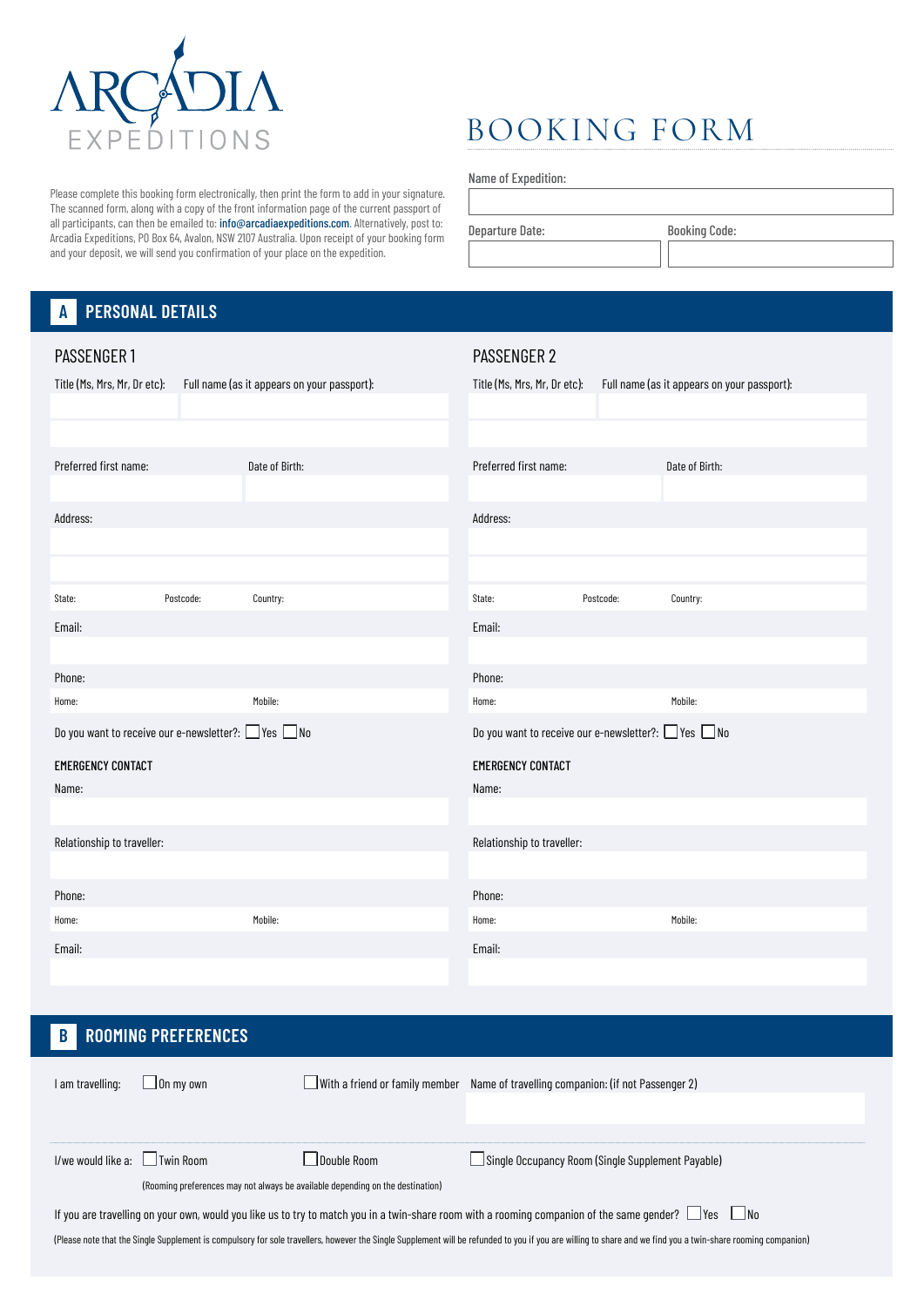# PASSENGER 1

Dietary Requirements/Allergies

 $\Box$  Yes (provide details below)  $\Box$  No

# PASSENGER 2

Dietary Requirements/Allergies

 $\Box$  Yes (provide details below)  $\Box$  No

# Medical Conditions

Please indicated below if you have any serious health issues and/or disabilities that may affect your physical capacity to undertake some activities on the expedition or may otherwise need to be considered by the Expedition Leader

 $\Box$ I have no specific medical condition and/or disability that Arcadia Expeditions needs to know about

 $\Box$  Arcadia Expeditions needs to know about the following medical condition(s) and/or disability

### Medical Conditions

Please indicated below if you have any serious health issues and/or disabilities that may affect your physical capacity to undertake some activities on the expedition or may otherwise need to be considered by the Expedition Leader

 $\Box$ I have no specific medical condition and/or disability that Arcadia Expeditions needs to know about

Arcadia Expeditions needs to know about the following medical condition(s) and/or disability

#### **D PRE/POST EXPEDITION ARRANGEMENTS**

Would you like Arcadia Expeditions to contact you about organising your pre/post expedition travel arrangements? (e.g. additional accommodation, flights, stopovers, pre/post expedition touring and activities)  $\Box$  Yes (provide details below)  $\Box$  No

#### **E BOOKING TERMS & CONDITIONS**

I have read, understood and accept the terms and conditions outlined on this booking form on behalf of all participants listed on this form

I have read, understood and confirm that I/we meet the fitness level required to participate in this expedition

Signature: Date:

#### **F PAYMENT**

Please tick a payment preference:

 $\Box$  Deposit of US\$1,500 per person  $\Box$  OR Final Payment

(required if booking within 60 days of departure)

Total Amount US\$:

(including credit card or bank fees if applicable)

Upon receiving your completed booking form, an invoice will be sent to your email address for the deposit or final payment (as ticked above). This invoice will contain a link on it that will allow you pay the invoice either by bank transfer or with your credit card in your home currency.

Should you wish to pay by cheque, please send your completed booking form and cheque made payable to Arcadia Expeditions Pty Ltd to:

Arcadia Expeditions PO Box 64 Avalon NSW 2107 Australia

Only AUD and USD cheques will be accepted.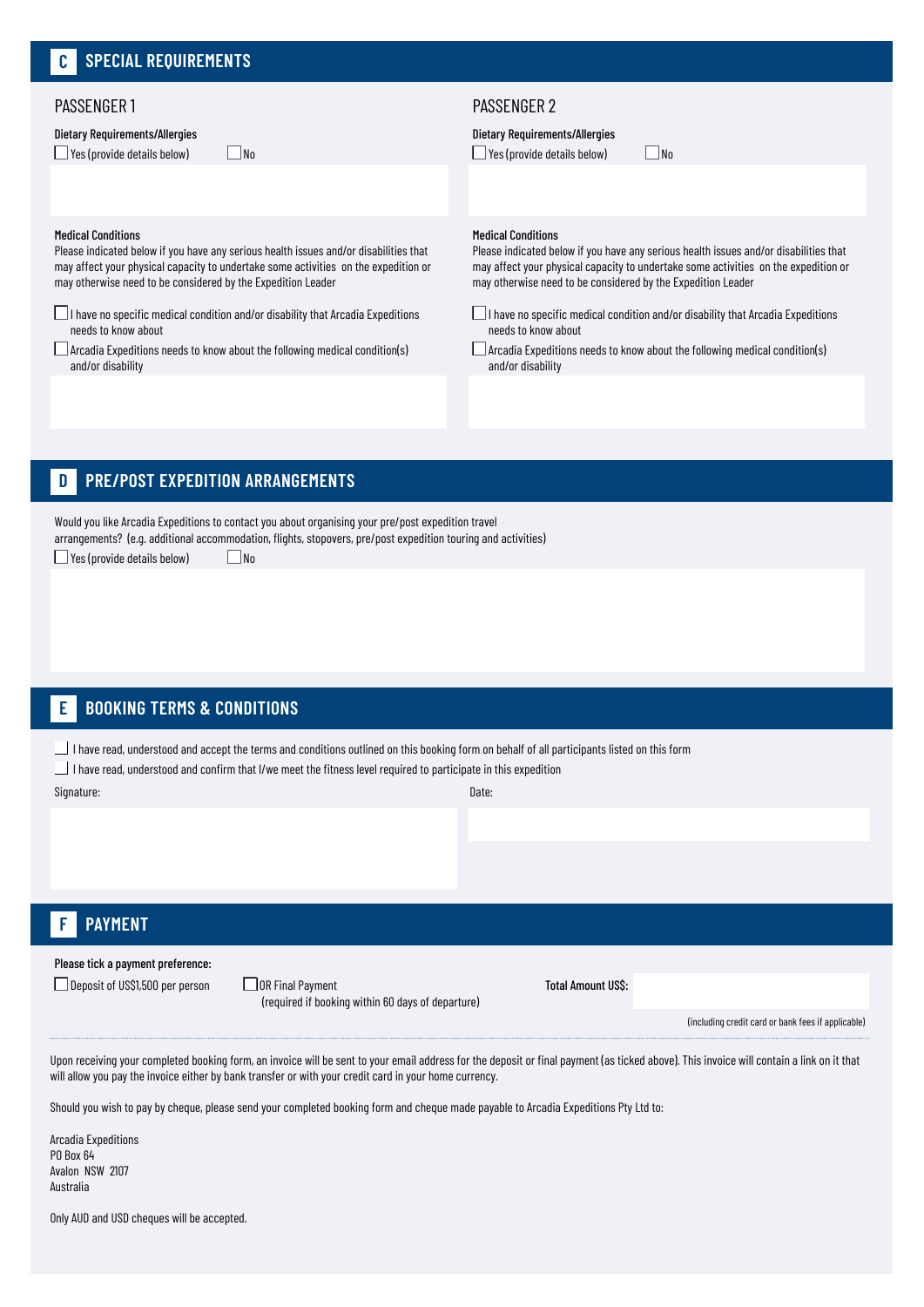# **TERMS & CONDITIONS**

These Terms and Conditions form part of your contract with Arcadia Expeditions Pty Limited (ABN 62 633 239 862) ('we' or 'us'). Please take time to read and understand these Terms and Conditions carefully as they set out our respective legal rights and obligations when you book a tour with us. You and everyone on whose behalf you make a booking ('you' or 'your') accept and agree to be bound by these Terms and Conditions when booking a tour with us.

# Bookings & Payments

These rules apply when booking a tour:

- You will be required to complete, sign and return a Booking Form together with a photocopy of the information page (photo page) of your passport to reserve your place on the tour.
- You must pay a deposit of US\$1,500/AUD\$2,000 per person at the time of booking in order to confirm your place on the tour. This deposit is used to pay for reservations for hotels and other land arrangements to be made on your behalf.
- Our legal obligations to you commence when we issue a booking confirmation for the booking. The legal obligations are to carry out the tour, subject to payment of the tour price as and when required, and to your observance of your responsibilities under these Terms and Conditions.
- If your booking is made more than 60 days before the tour departure date, then final payment of the price is due 60 days before the tour departure date.
- If your booking is made within 60 days of the tour departure date it must be accompanied by full payment of the price.
- When booking with Arcadia Expeditions, your final payment is paid into a Client Funds Account with a reputable Australian bank (Commonwealth Bank). Your funds are securely locked away in the Client Funds Account until we are required to pay our suppliers for your final travel arrangements. We are not utilising your pre-paid funds for day-to-day operations of our business until all your travel arrangements have been settled and your travel has commenced.
- Failure to make payment by the due date may result in the cancellation of your booking and loss of any payments made to date.
- On the website, our prices are shown in 4 currencies: USD, AUD, EUR and GBP. These prices are converted from the USD price based on the latest exchange rate.
- Our expeditions are priced in U.S. dollars and payments are to be made in U.S. dollars, with the exception of our expeditions to Australia, New Zealand & Papua New Guinea, which require payment in
- Australian dollars. However, if paying by our payment portal, home currency will be accepted. • Payment can be made by cheque, bank transfer, credit card or debit card.

# Tour Prices

These rules apply to tour prices:

- Tour prices are accurate at the time of publication. The tour price that applies to your booking will be the tour price displayed at the time you make your booking. Tour prices are subject to change at any time, according to demand, market conditions and availability.
- Tour prices include all on-tour logistics, accommodations, transfers, listed included meals and onground tour fees and local staff. The tour prices also include domestic flights as per itinerary, all land transport by private air-conditioned vehicle, services of an Arcadia Expeditions Expedition Leader, gratuities for local guides, drivers, hotel staff and restaurants for included meals. Entrance fees are only included where advised in the itinerary.
- Tour prices do not include international currency exchange fees, credit card surcharges, airfares to and from the place the tour commences and ends, optional activities and service charges, medical consultations pre-tour, travel insurance, travel documentation and personal expenses, excess luggage, lunches and dinners not specifically mentioned as included in the itinerary.
- Tour prices are on a twin share basis, unless a singles supplement is paid. Adjoining rooms are not guaranteed.
- We reserve the right to add price surcharges to confirmed tours to pass on input cost increases outside of our control, which are a direct consequence of increases in:
- (i) Transportation costs resulting from increases in the cost of fuel or other supplies;
- (ii) Taxes or fees chargeable for services applicable to the tour imposed by third parties not directly involved in the performance of the tour, including tourist taxes, landing taxes or embarkation or disembarkation fees at ports and airports; and
- (iii) Exchange rates relevant to the cost of items provided in the tour.
- We will advise you at the earliest opportunity of changes to prices. We will cover the first 2% of the price surcharge, and will pass on the remainder of the price surcharge to you. If the price surcharge exceeds 10% of the tour price, you may change your tour or cancel your booking within 14 days of notification of the price surcharge (and before the tour departs) and receive a full refund except for the Deposit.
- The tour price includes a number of elements that together make up the tour. We regret that we are unable to make any refund of any unused individual elements of the trip, such as included excursions, meals, entry fees, accommodation, flights or transfers that you choose not to take.

#### Booking Amendments

These rules apply to booking amendments:

- You are responsible for ensuring all information and data entry you provide on your Booking Form is accurate. If you desire to make changes to the booking (such as names, passport details, other details or dates), you must notify us in writing as soon as practicable after you receive the booking confirmation.
- If you request to transfer from one tour to another, or transfer your booking to a third party, you must notify us at least 60 days before the tour departure date. Transfers to another tour can only be made to a tour which is open for bookings. Transfers to a third party are only permitted where the transferee meets all of the requirements in relation to the tour.
- If you request a transfer less than 60 days before the tour departure date, we may treat the request as being your request to cancel the booking, and cancellation fees will be payable

# Booking Cancellations by you

These rules apply to booking cancellations by you:

- Cancellation before the departure date will be effective once we receive written confirmation from you.
- You are able to transfer from one of our expeditions to another free of charge 60 days or more from departure. Should you be unable to find a suitable alternative with us immediately, you can retain the value of your deposit as a credit for up to 24 months.
- Our cancellation fees are as follows:
- Greater than 60 days to departure, loss of deposit;
- Between 46 and 60 days prior to departure, we will retain 50% of the tour price, and refund the rest to you;
- 45 days or less prior to departure, we will retain 100% of the tour price.
- If you fail to participate in a tour by not departing with the tour group, or if you cancel part of the tour, such as if you join a tour after departure or leave a tour for any reason after it has commenced before it is finished, we will treat it as a cancellation by you and will not make any refund for unused services.
- In addition, if you cancel, you may be responsible for cancellation fees which may be levied by accommodation providers, travel agents or third party tour and transport operators.

# Booking Cancellations by us

These rules apply to booking cancellations by us:

- We may cancel the tour / travel arrangements before the tour departs or during the tour for reasons beyond our or our supplier's control. These reasons include, but are not limited to, a force majeure event such as war, threat of war, terrorist activities, threat of terrorist activities, natural disasters, epidemics, pandemics, unnatural disasters such as explosions, acts of government, or local authorities, and warnings to reconsider travel arrangements or to not travel on the Smartraveller.gov.au website, and where it is not viable for us to operate the planned itinerary or a variation of it for operational reasons.
- If we cancel an expedition for any reason, your deposit will be refunded to you
- If cancellation is for a reason beyond our or our supplier's control, we will refund the tour price less the cost of any part of the tour undertaken and less irrecoverable costs.
- We may cancel your booking if you fail to pay the full tour price at least 60 days before the tour departure date.
- We may cancel your tour or change your tour itinerary at any time before 60 days or more before your tour departure date, if the minimum number of participants is not met.
- If we cancel your tour, or make a significant change to your tour itinerary (which affect at least one day in five), we will tell you as soon as possible, and if there is time to do so before departure, we will offer you the choice of:
- if we cancel, a refund of all monies paid for the tour; or
- if we change, the changed tour itinerary and proceeding on the tour; or
- if we cancel or change, alternative travel arrangements of a comparable or higher standard from us (subject to availability); or
- if we cancel or change, alternative arrangements of a lower standard, with a refund of the price difference between the arrangements promised and the alternative arrangements.
- We will not be responsible for any incidental or consequential expenses that you may have incurred and which are not recoverable as a result of our cancellation of your booking, cancelling or changing the tour, including but not limited to visas, vaccinations, travel insurance excess or non-refundable air fares.

# Passports & Visas

These rules apply to passports and visas:

- A valid passport is required for all programs. Your passport is must have minimum 6 months validity from the date of your return and have at least two blank pages. This is an entry requirement in many countries.
- You are responsible for obtaining all necessary visas, inoculations and preventative medicines as you may require for the duration of the tour.
- The cost of visas, inoculations and preventative medicines is not included in the price of a tour.
- If you are denied entry into a country because of an invalid or non-conforming passport or without the correct visa or other entry requirement, and you are unable to participate in the tour or any part of it, this will be treated as a cancellation by you.
- We provide up to date information and supporting documentation as required, concerning passport, visa and health requirements in good faith. This information is general and will vary between nationalities and is subject to change.
- You remain responsible for checking current requirements before departure and taking all relevant travel documents and all relevant precautions on your holiday.
- We will not be liable for any failure by you to discharge these responsibilities and for any costs incurred as a result of such failure.

#### Fitness and medical conditions

These rules apply to fitness and medical conditions:

- All of our expeditions require as a minimum that participants have a reasonable degree of fitness enabling 2-3 hours daily walking and 1-1.5 hours standing on any given site visit or activity. Many sites have uneven terrain and are accessed by climbing slopes or steps. Our expeditions are not suitable for those who walk slowly, need support, or lack stamina.
- We take great care to ensure each of our travellers join a tour suited to their physical capabilities. We grade our small group expeditions to provide an indication of what level of fitness is required. Along with the detailed expedition itinerary, you should consider this fitness grading before selecting your preferred trip.

# Easy

A reasonable level of fitness and good health is required to participate. You will need to be able to walk for a few hours at a gentle pace, remain standing in museums and historic sites and get on and off transport by yourself.

#### Moderate

Moderate expeditions have all the requirements of the Easy grading, plus a number of sites that will require extra fitness – moving around uneven archaeological sites, climbing hills to enter towns or historic sites etc. You need to have good mobility and aerobic fitness. Some time will be spent visiting remote areas where facilities can be quite basic.

#### **Active**

This category of expeditions may involve long travel days and extended time visiting remote areas with basic facilities. Participants must be in excellent health, extremely mobile and live an active lifestyle. On some Active expeditions, we will be staying in tents that will have to be entered on all fours. Unless you have excellent endurance and mobility, you will not get the most out of an Active expedition and should not travel on these tours.

- It is important to note that due to the exploratory nature of some of our tours, multiple days may be spent in remote areas with basic facilities and long travelling days may occur.
- If you have any pre-existing medical conditions or a disability that may affect your participation in the tour or necessitate special arrangements being made for you, you must notify us before booking.
- Out of respect for your fellow travellers, we reserve the right to refuse your participation if your fitness level is below the recommended grade. If during the tour it transpires that your level of fitness is not adequate, you may be asked by the Expedition Leader to opt out of certain visits, or requested to leave the tour altogether.